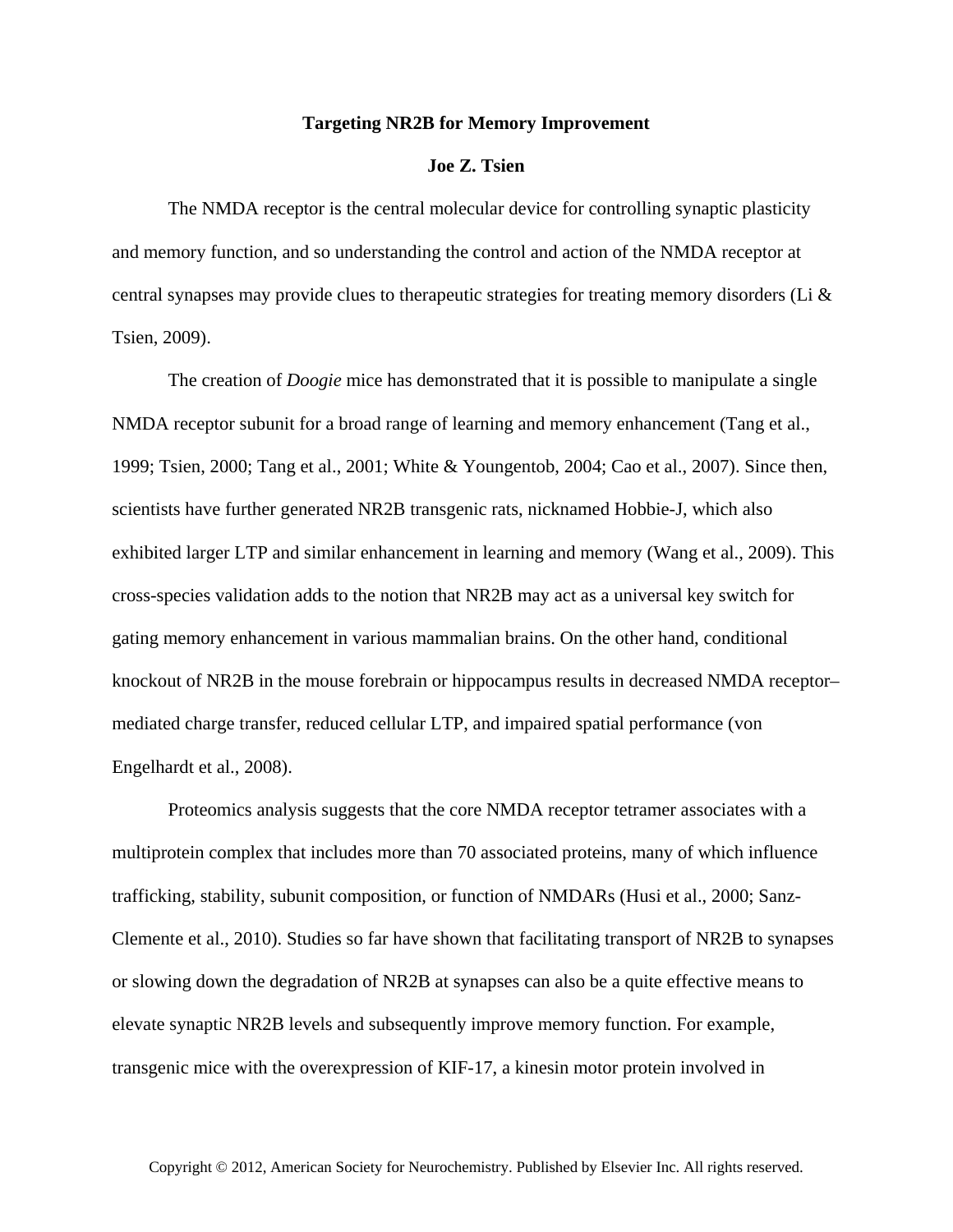transporting NR2B protein from soma to dendrites, showed a higher NR2B expression at synapses, and these mice possessed superior memory (Wong et al., 2002). Another study reports a significant role for tissue plasminogen activator (tPA) in regulating NR2B trafficking and NMDA receptor complex stability in the hippocampus (Norris & Strickland, 2007). Transgenic mice overexpressing tPA also had better performances in spatial orientation learning tasks (Madani et al., 1999).

In addition, recent studies suggest that the degradation of NMDA receptors is regulated by the  $Ca^{2+}$ -dependent protease calpain by rapidly cleaving NMDAR subunits and resulting in a decrease in the number of functional NMDA receptors in the postsynaptic density (Simpkins et al. 2003). This calpain-dependent proteolysis of NR2B is regulated by cyclin-dependent kinase 5 (Cdk5) (Hawasli et al., 2007). A recent study reports that conditional knockout of Cdk5 in the adult mouse brain reduces NR2B degradation, which causes elevation in total surface and synaptic NR2B subunit levels and stronger LTP. These Cdk5 knockout mice also showed better contextual fear conditioning memory, faster fear extinction, and more flexible learning in the reversal water maze task (Hawasli et al., 2007). It is also noteworthy that silencing Cdk 5, a major kinase associated with tau hyperphosphorylation in Alzheimer's disease (AD), has been reported to reduce neurofibrillary tangles in transgenic Alzheimer's mice (Piedrahita et al., 2010).

Interestingly, another transgenic mouse that overexpresses tau-tubulin kinase-1 (TTBK1), another kinase for tau, had increased tau phosphorylation, a higher level of p25 and p35 (both are Cdk5 activators), enhanced calpain I activity, and reduced levels of hippocampal NR2B subunit (Sato et al., 2008). Therefore, it seems that NR2B is also a target for AD-associated changes via calpain, Cdk 5 and tau pathways. On this note, a recent study provided a suggestive association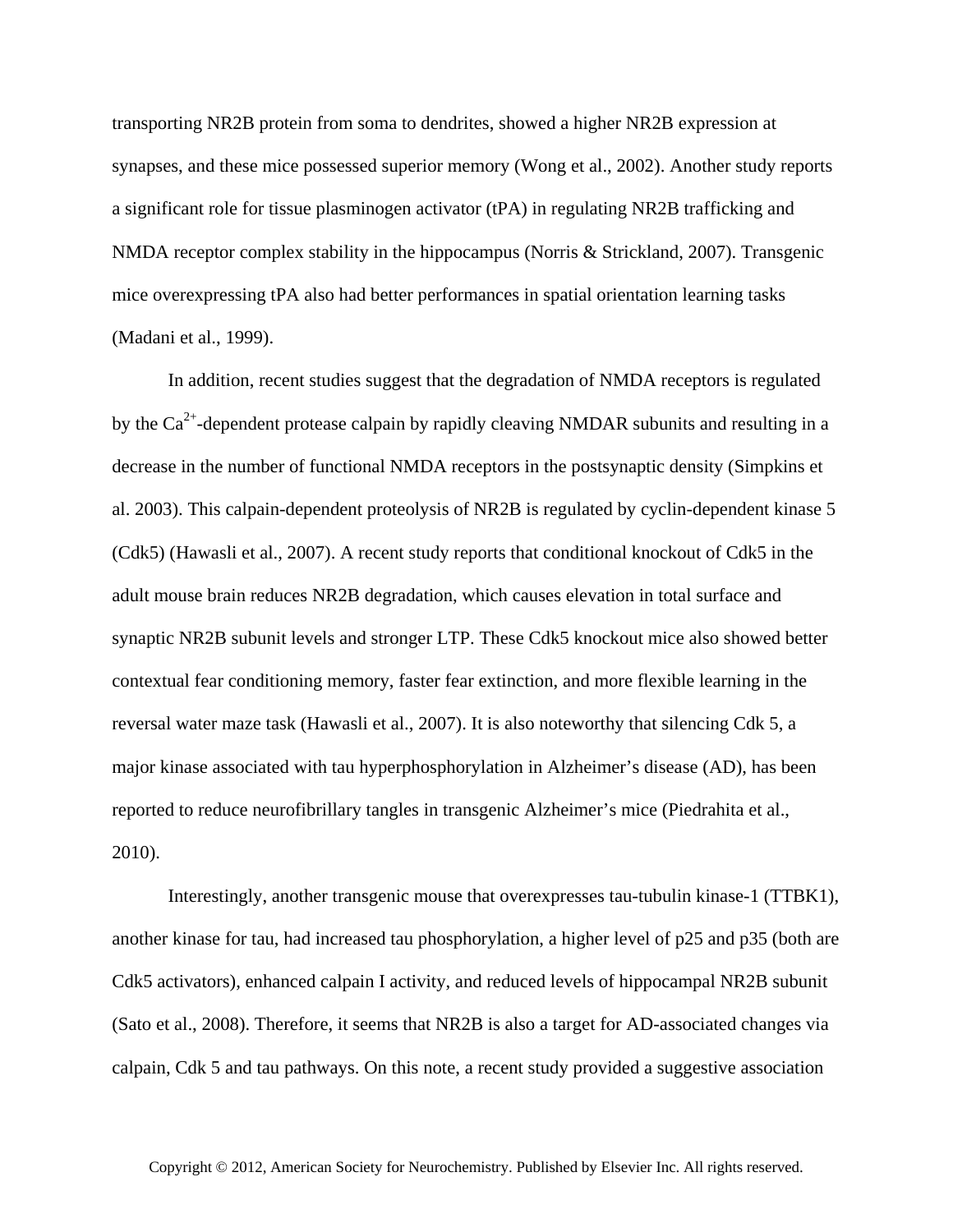between a polymorphism in the NR2B promoter region, reduced NR2B expression levels and increased risk of Alzheimer's disease (Jiang & Jia, 2009).

More recently, researchers identified another synaptic transmembrane protein associated with NMDAR protein, Neto1. Neto1 is an interesting molecule because its intracellular domain binds a PSD-95 that is known to directly interact with NMDAR, and its extracellular domain interacts with NR2A and NR2B (Ng et al., 2009). Neto1 knockout mice had diminished synaptic NR2A (but not NR2B) in the hippocampus. Interestingly, administering the ampakine CX546, an AMPA receptor agonist, leads to secondary increase of NMDA currents by relieving the  $Mg^{2+}$ blockade of the NR2B-containing NMDARs, subsequently rescuing both LTP deficits and spatial learning deficits in the mutant mice. This was the first report of a pharmacological rescue of inherited plasticity defects and restoration of memory functions by pharmacologically enhancing NR2B-containing NMDA receptor.

Other researchers are actively exploring additional strategies to boost NR2B-containing NMDA receptor functions, such as by transcriptional modification of NR2B/NR2A ratio (Jian et al., 2010) or via optimizing a proper  $Mg^{2+}$  in the CSF by supplemental diet (Slutsky et al., 2010). The latter approach can be interesting since the majority of American adults consume less than the estimated average requirement of magnesium, a deficiency in which may have a detrimental effect on memory function.

All together, the above several examples represent current ongoing translational efforts that may one day provide a much-needed solution for treating AD and memory impairments. However, because memory processing is vastly more complicated in the human brain and memory disorders often have diverse causes, much work and many challenges may lie ahead.

## **References**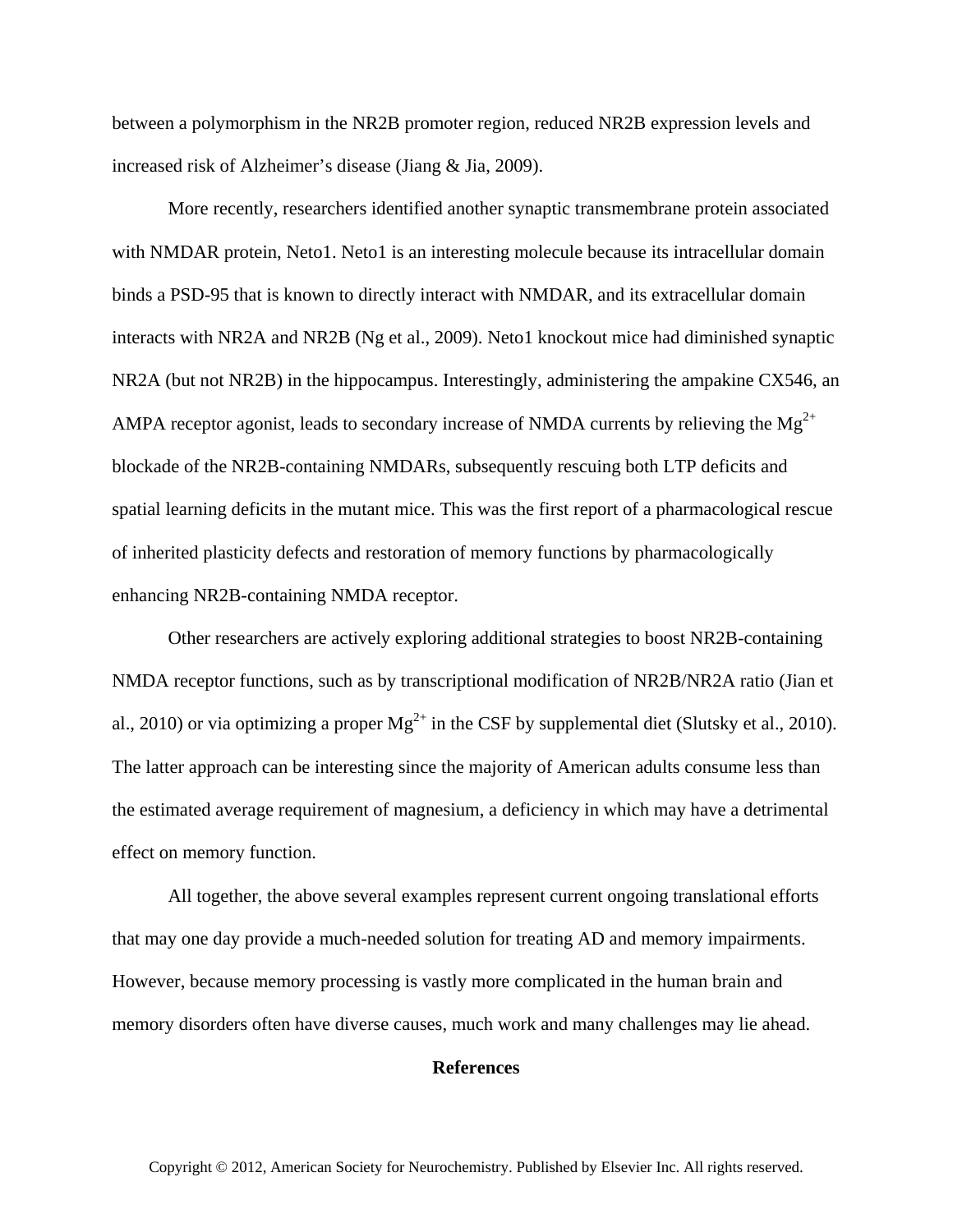Cao et al., 2007 X. Cao, Z. Cui, R. Feng, Maintenance of superior learning and memory function in NR2B transgenic mice during ageing. The European Journal of Neuroscience. 25 (2007) 1815–1822.

Hawasli et al., 2007 A.H. Hawasli, D.R. Benavides, C. Nguyen, J.W. Kansy, K. Hayashi, P. Chambon, Cyclin-dependent kinase 5 governs learning and synaptic plasticity via control of NMDAR degradation. Nature Neuroscience. 10 (2007) 880–886.

Husi et al., 2000 H. Husi, M.A. Ward, J.S. Choudhary, W.P. Blackstock, S.G. Grant, Proteomic analysis of NMDA receptor–adhesion protein signaling complexes. Nature Neuroscience. 3 (2000) 661–669.

Jiang and Jia, 2009 H. Jiang, J. Jia, Association between NR2B subunit gene (GRIN2B) promoter polymorphisms and sporadic Alzheimer's disease in the North Chinese population. Neuroscience Letters. 450 (2009) 356–360.

Jiang et al., 2010 Y. Jiang, M. Jakovcevski, R. Bharadwaj, C. Connor, F.A. Schroeder, C.L. Lin, Setdb1 histone methyltransferase regulates mood-related behaviors and expression of the NMDA receptor subunit NR2B. Journal of Neuroscience. 30 (2010) 7152–7167.

Li and Tsien, 2009 F. Li, J.Z. Tsien, Memory and the NMDA receptors. The New England Journal of Medicine. 361 (3) (2009) 302–303.

Madani et al., 1999 R. Madani, S. Hulo, N. Toni, H. Madani, T. Steimer, D. Muller, Enhanced hippocampal long-term potentiation and learning by increased neuronal expression of tissue-type plasminogen activator in transgenic mice. The EMBO Journal. 18 (1999) 3007–3012.

Ng et al., 2009 D. Ng, G.M. Pitcher, R.K. Szilard, Neto1 is a novel CUB-domain NMDA receptor-interacting protein required for synaptic plasticity and learning. PLoS Biology. 7 (2) (2009) e100004.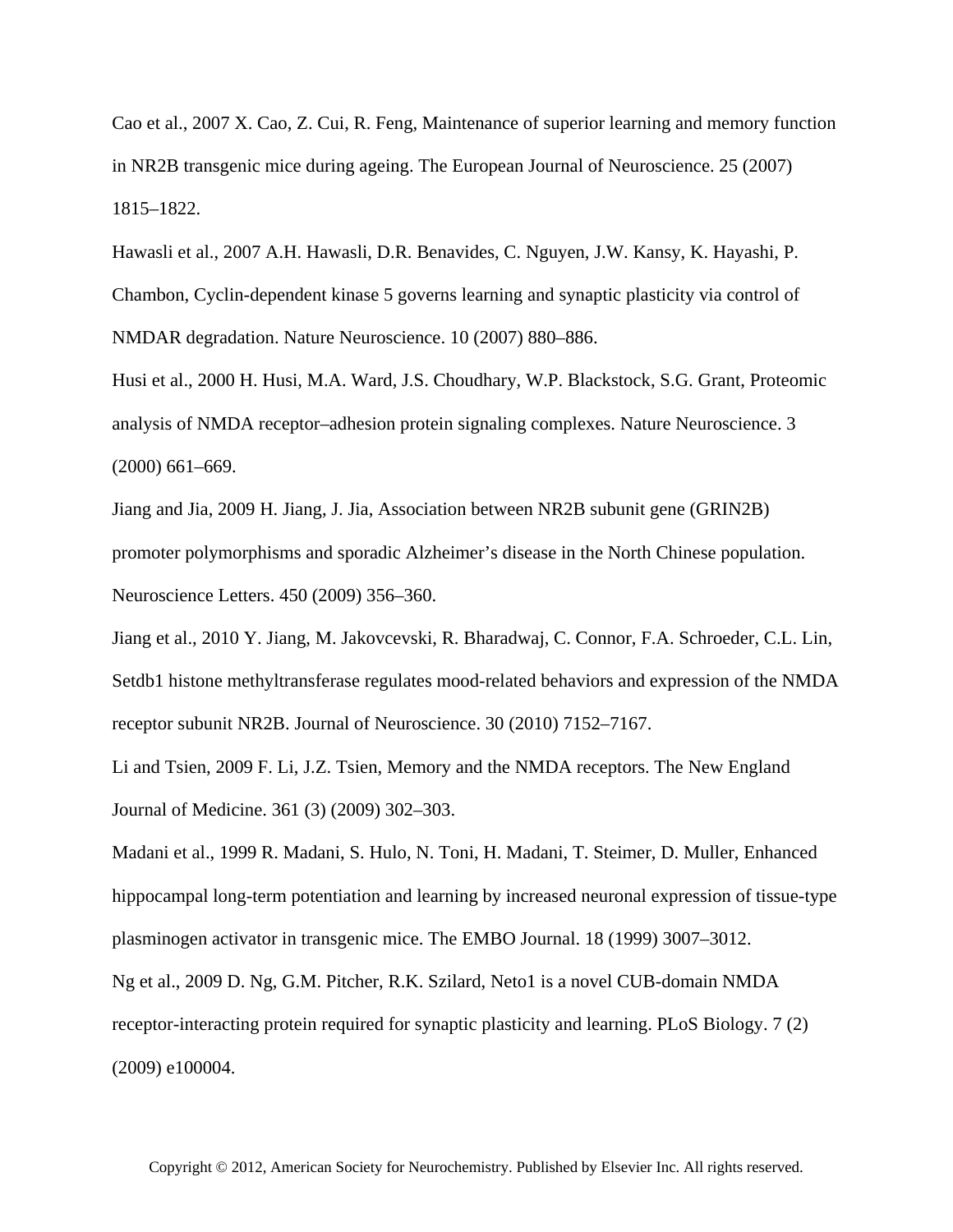Norris and Strickland, 2007 E.H. Norris, S. Strickland, Modulation of NR2B-regulated contextual fear in the hippocampus by the tissue plasminogen activator system. Proceedings of the National Academy of Sciences of the United States of America. 104 (2007) 13473–13478. Piedrahita et al., 2010 D. Piedrahita, I. Hernández, A. López-Tobón, D. Fedorov, B. Obara, B.S. Manjunath, Silencing of CDK5 reduces neurofibrillary tangles in transgenic Alzheimer's mice. Journal of Neuroscience. 30 (2010) 13966–13976.

Sanz-Clemente et al., 2010 A. Sanz-Clemente, J.A. Matta, J.T. Isaac, K.W. Roche, Casein kinase 2 regulates the NR2 subunit composition of synaptic NMDA receptors. Neuron. 67 (6) (2010) 984–996.

Sato et al., 2008 S. Sato, J. Xu, S. Okuyama, L.B. Martinez, S.M. Walsh, M.T. Jacobsen, Spatial learning impairment, enhanced CDK5/p35 activity, and downregulation of NMDA receptor expression in transgenic mice expressing tau-tubulin kinase 1. Journal of Neuroscience. 28 (2008) 14511–14521.

Simpkins et al., 2003 K.L. Simpkins, R.P. Guttmann, Y. Dong, Z. Chen, S. Sokol, R.W. Neumar, Selective activation induced cleavage of the NR2B subunit by calpain. Journal of Neuroscience. 23 (2003) 11322–11331.

Slutsky et al., 2010 I. Slutsky, N. Abumaria, L.J. Wu, C. Huang, L. Zhang, B. Li, Enhancement of learning and memory by elevating brain magnesium. Neuron. 65 (2010) 165–177.

Tang et al., 1999 Y. Tang, E. Shimizu, G.R. Dube, C. Rampon, G.A. Kerchner, M. Zhuo, Genetic enhancement of learning and memory in mice. Nature. 401 (1999) 63–69.

Tang et al., 2001 Y. Tang, H. Wang, R. Feng, M. Kyin, J.Z. Tsien, Differential effects of enrichment on learning and memory function in NR2B transgenic mice. Neuropharmacology. 41 (2001) 779–790.